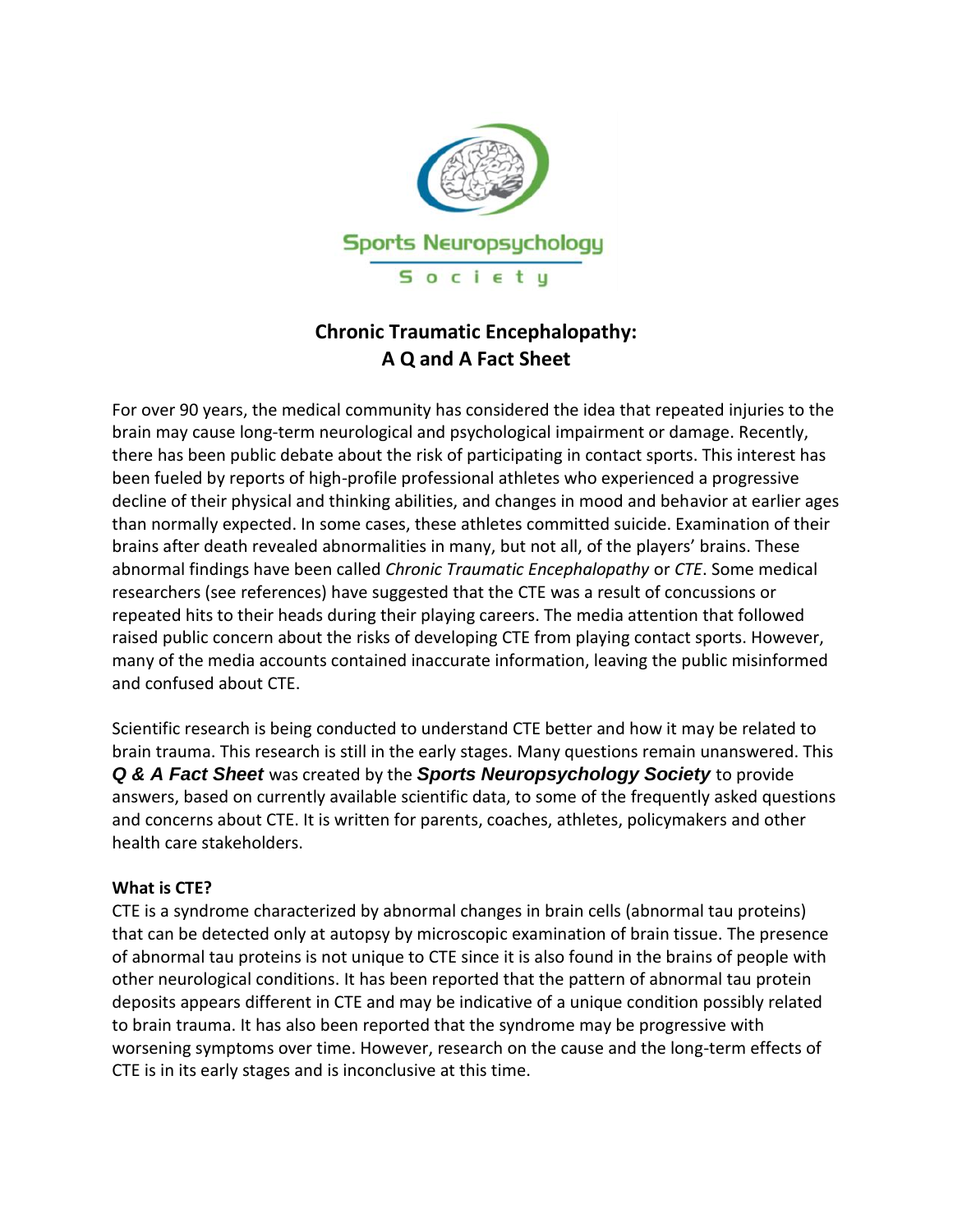#### **How is CTE diagnosed?**

Currently, CTE can only be diagnosed after a person's death by brain autopsy. A neuropathologist conducts special laboratory procedures that detect the presence and distribution of an abnormal tau protein in the brain. Since there is no marker for CTE in a living person at this time and the proposed signs and symptoms of CTE are common in other medical conditions**, it is not appropriate to diagnose CTE in a living person based on behavioral changes alone.**

### **What are the signs that someone has CTE?**

Identifying the possible signs of CTE in the living person is a challenge for science and medicine. Some signs or symptoms that have been associated with CTE include forgetfulness, depression, irritability, and other personality changes. Yet, these same signs and symptoms of cognitive and behavioral changes also occur in other neurologic and psychological conditions and in individuals whether or not they have a history of concussion or repeated brain trauma.

Because there are many other treatable conditions that have symptoms similar to CTE (but are not CTE), it is important that any current or former athlete with changes in mood, behavior, and thinking seek a comprehensive medical and neuropsychological evaluation. Proper evaluation and diagnosis can lead to identifying medical conditions that are highly treatable, thus improving the athlete's quality of life.

### **What causes CTE?**

Although neuropathologists have made advances in defining and identifying CTE, researchers do not yet know the exact causes of CTE. Many scientists and international consensus groups have stated that while there may be a relationship between head trauma and CTE, no clear-cut, definitive cause and effect relationship has been established. It appears that multiple biological mechanisms and environmental or lifestyle factors could also produce the brain abnormalities found in CTE. Scientists are currently investigating how a variety of factors and mechanisms may result in CTE.

### **Are there specific risk factors that may predispose an athlete to CTE?**

Multiple genetic, biological, psychological, social, and environmental risk factors for CTE are under investigation but have not been conclusively identified. A history of repeated brain trauma is often found in athletes with CTE, but not all athletes with a repeated brain trauma history develop CTE. Additionally, CTE has been found in non-athletes with no known or diagnosed history of brain injury.

# **Are children who play contact sports at risk for CTE later in life? Has CTE been found in children and adolescents?**

At this time, there is no research that links youth contact sport participation with a risk for CTE. To date, there have been no reports of CTE in young children. Although there have been some reports of abnormal tau protein in the brains of a few deceased adolescents, it has not been established that the abnormal protein was related to the cause of death or the cause of any cognitive or behavioral changes these adolescents may have experienced in life.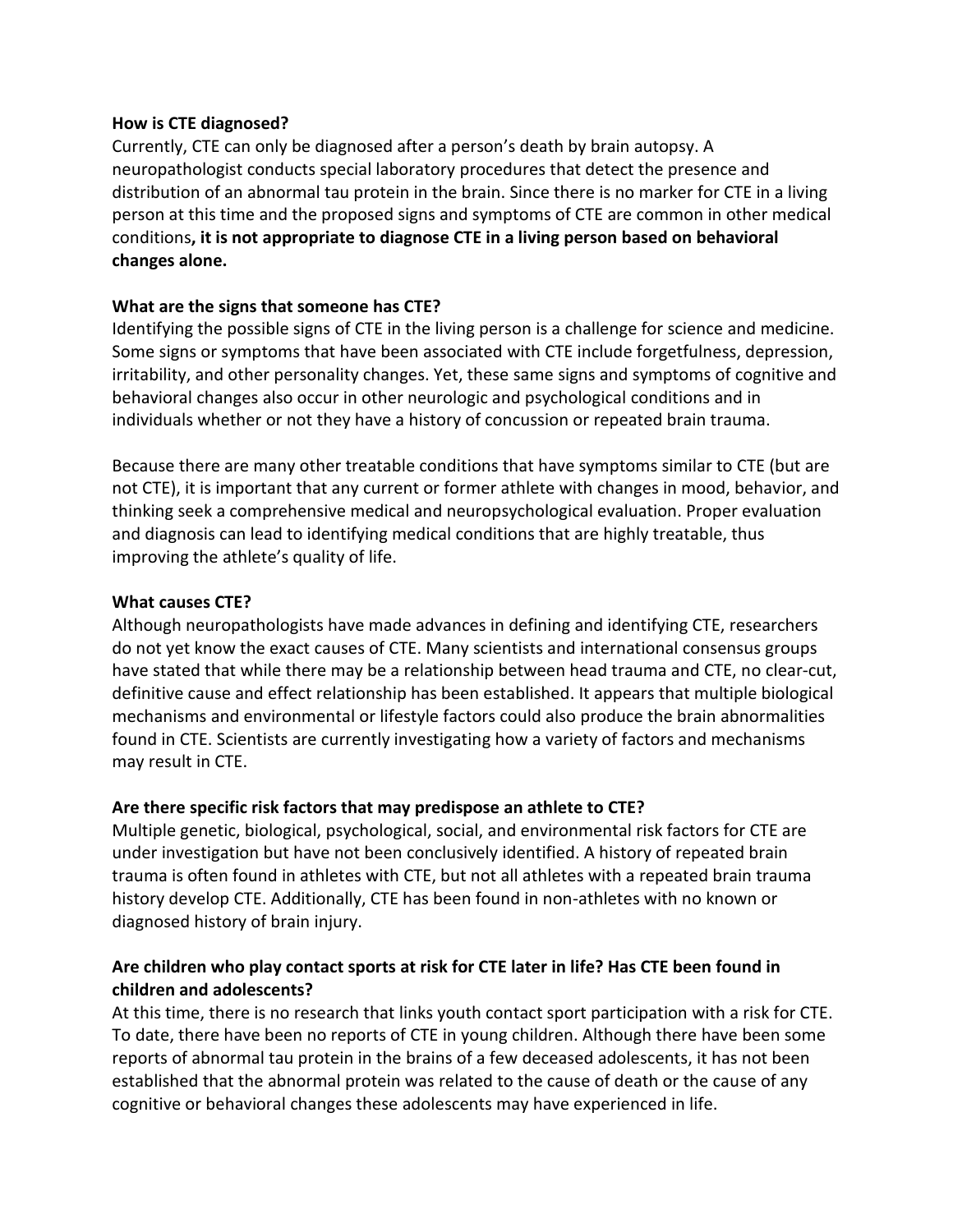Parents and coaches should ensure, however, that safe coaching and playing methods (such as reduced contact exposure, safe methods of contact, proper skill development, enforcement of good sportsmanship, properly fitting protective gear) are instituted in all youth sports at all levels of play. *Also of great importance is providing effective training in concussion recognition and management skills to all those individuals involved in youth sports, for all age groups, in both school and non-school leagues.*

### **Can CTE be prevented and/or treated?**

At this stage of science and knowledge, we do not understand all the factors that produce CTE, nor can we determine who will get it. Without such knowledge or a clear understanding of CTE, it is impossible to create a successful CTE prevention or treatment program. Given what we do know, it appears appropriate to take reasonable measures to reduce exposure of the head to traumatic forces, to restrict contact practices, and to teach proper contact techniques. Additionally, proper management of a concussion reduces the risk of prolonged signs/symptoms and the risk for subsequent long-term difficulties.

## **What should an athlete do if there are changes in thinking, behavior, emotions, or personality?**

If an athlete is concerned about such changes, or worried about CTE, seek comprehensive medical, neuropsychological, and psychiatric evaluations that can help identify if there are any treatable problems that are causing the changes. Be sure that the licensed healthcare providers you choose to provide these evaluations are specialists in concussion and head trauma.

To find a neuropsychologist in your geographic area who specializes in sports brain trauma and concussion, go to www.sportsneuropsychologysociety.com.

### **Source**

The above information is based on the current research evidence that was available at the time of the publication of this document (August 31, 2017) and represents the consensus of expert opinion of the Policy and Planning Committee members and Executive Board of the Sports Neuropsychology Society.

### **Disclaimer**

Information presented in this document is not intended as medical consultation, guidance, prescription or advice. The reader should consult a licensed health care provider about any health concerns.

### **References**

Davis, G., Castellani, R., McCrory, P. (2015) Neurodegeneration in Sport. *Neurosurgery, 76*(6) 643-655. Department of Defense Blast Injury Research Program Coordinating Office. (2015). Does repetitive blast-related trauma contribute to the development of chronic traumatic encephalopathy (CTE)? <http://blastinjuryresearch.amedd.army.mil/sos/>

Iverson, G., Gardner, A., McCrory, P., Zafonte, R., Castellani, R. (2015). A critical review of chronic traumatic